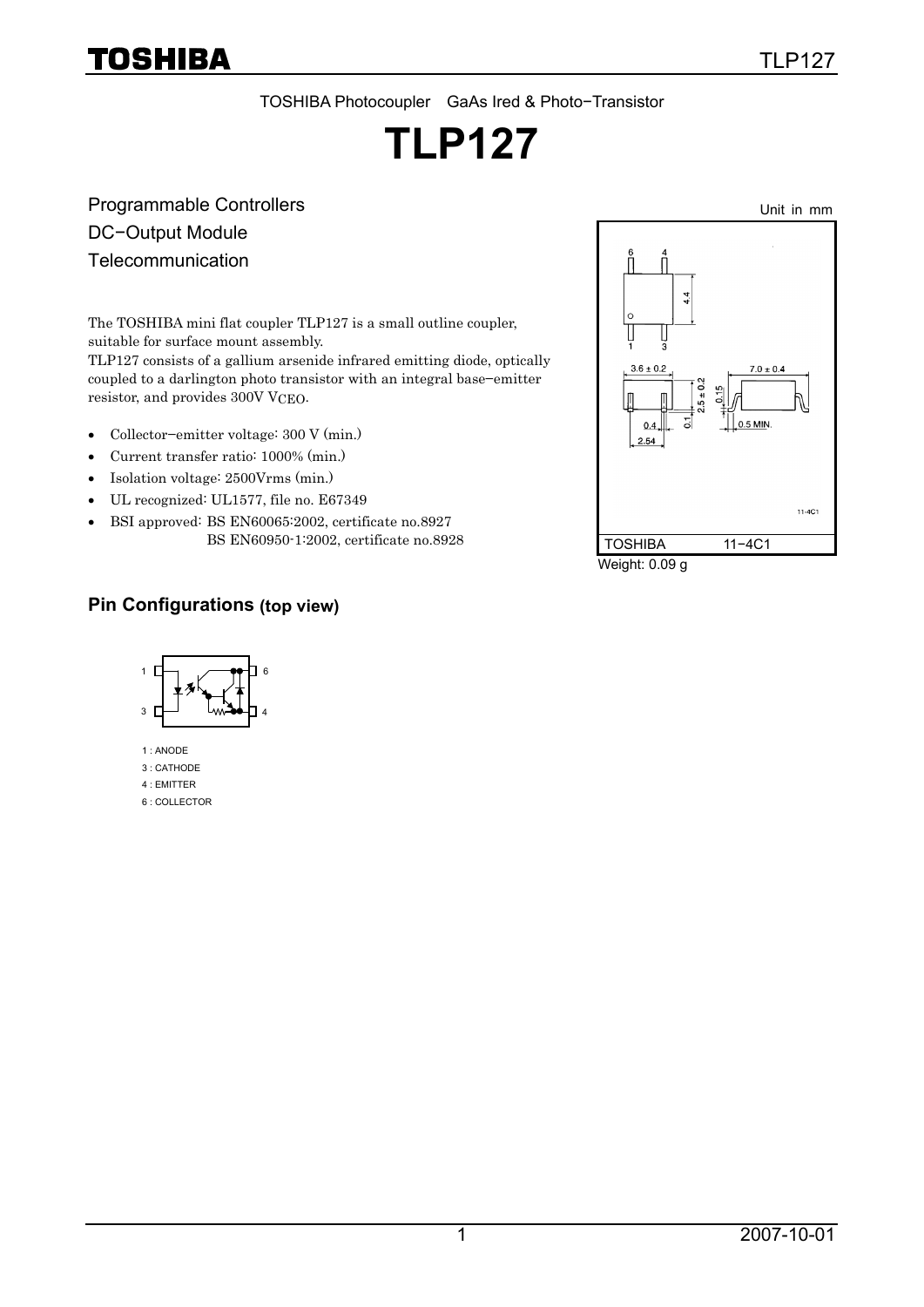**Absolute Maximum Ratings (Ta = 25°C)** 

|                                                              | Characteristic                                           | Symbol                       | Rating                          | Unit               |
|--------------------------------------------------------------|----------------------------------------------------------|------------------------------|---------------------------------|--------------------|
|                                                              | Forward current                                          | ΙF                           | 50                              | mA                 |
| G                                                            | Forward current derating                                 | $\Delta$ I <sub>F</sub> / °C | $-0.7$ (Ta $\geq 53^{\circ}$ C) | mA / °C            |
|                                                              | Pulse forward current                                    | <b>IFP</b>                   | 1 (100µs pulse, 100pps)         | A                  |
|                                                              | Reverse voltage                                          | $V_{R}$                      | 5                               | V                  |
|                                                              | Junction temperature                                     | Tj                           | 125                             | $^{\circ}$ C       |
|                                                              | Collector-emitter voltage                                | <b>V<sub>CEO</sub></b>       | 300                             | $\vee$             |
|                                                              | Emitter-collector voltage                                | V <sub>ECO</sub>             | 0.3                             | $\vee$             |
|                                                              | Collector current                                        | Iс                           | 150                             | mA                 |
| Detector                                                     | Collector power dissipation                              | $P_{C}$                      | 150                             | mW                 |
|                                                              | Collector power dissipation<br>derating (Ta $\geq$ 25°C) | $\Delta P_C$ / $^{\circ}$ C  | $-1.5$                          | mW / °C            |
|                                                              | Junction temperature                                     | T <sub>i</sub>               | 125                             | °C                 |
| Storage temperature range                                    |                                                          | $T_{\text{stg}}$             | $-55 - 125$                     | °C                 |
| Operating temperature range                                  |                                                          | $T_{\text{opr}}$             | $-55 - 100$                     | °C                 |
| Lead soldering temperature                                   |                                                          | $T_{\mathsf{sol}}$           | 260 (10s)                       | °C                 |
| Total package power dissipation                              |                                                          | $P_T$                        | 200                             | mW                 |
| Total package power dissipation<br>derating (Ta $\geq$ 25°C) |                                                          | $\Delta P_T$ / °C            | $-2.0$                          | $mW / {}^{\circ}C$ |
| (Note 1)<br><b>Isolation voltage</b>                         |                                                          | $BV_S$                       | 2500 (AC, 1min., R.H. ≤ 60%)    | Vrms               |

Note: Using continuously under heavy loads (e.g. the application of high temperature/current/voltage and the significant change in temperature, etc.) may cause this product to decrease in the reliability significantly even if the operating conditions (i.e. operating temperature/current/voltage, etc.) are within the absolute maximum ratings.

Please design the appropriate reliability upon reviewing the Toshiba Semiconductor Reliability Handbook ("Handling Precautions"/"Derating Concept and Methods") and individual reliability data (i.e. reliability test report and estimated failure rate, etc).

(Note 1) Device considered a two terminal device: Pins 1, 3 shorted together and pins 4, 6 shorted together.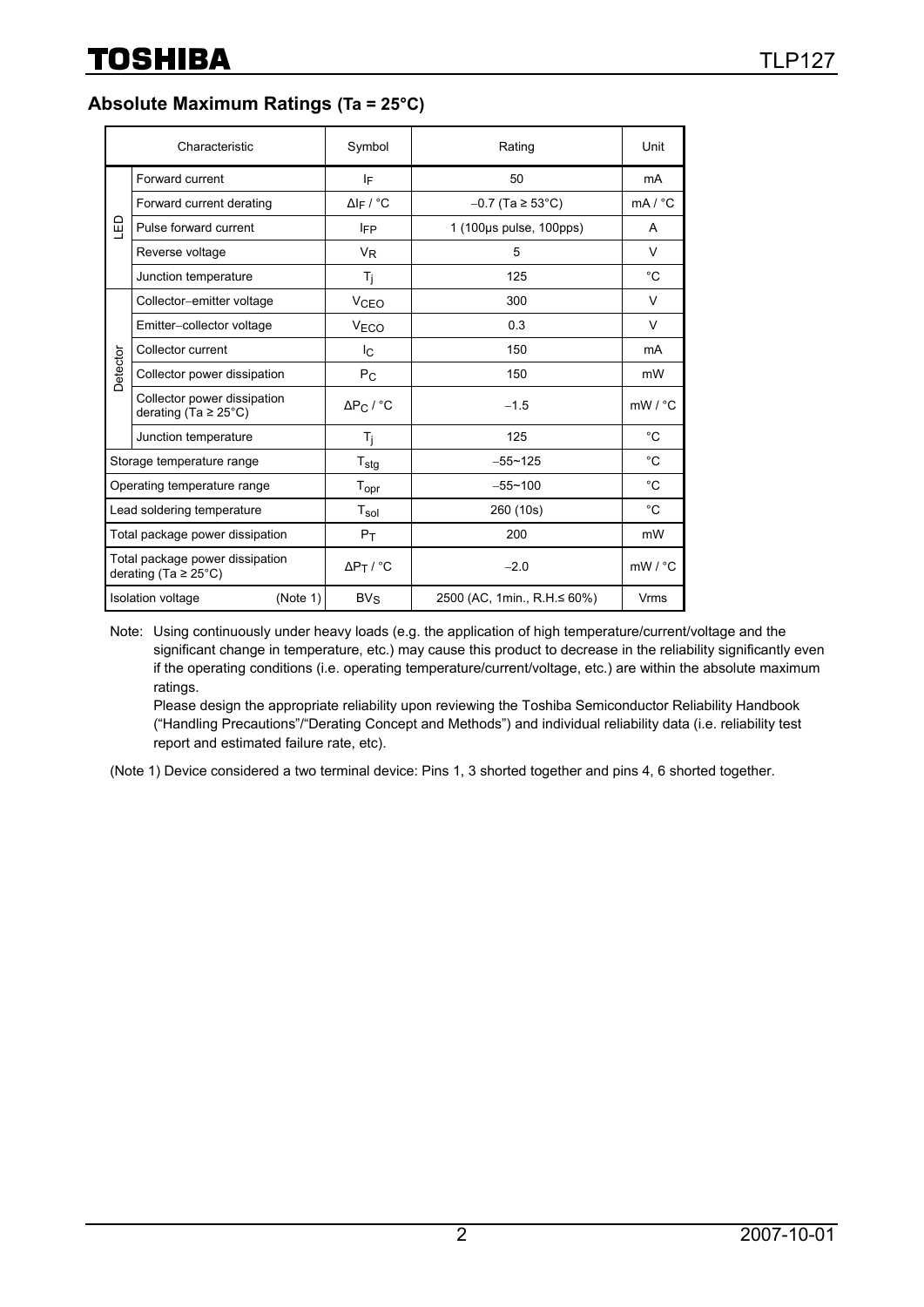### **Individual Electrical Characteristics (Ta = 25°C)**

|          | Characteristic                         | Symbol         | <b>Test Condition</b>       | Min. | Typ. | Max. | Unit   |
|----------|----------------------------------------|----------------|-----------------------------|------|------|------|--------|
| 品        | Forward voltage                        | VF             | $I_F = 10$ mA               | 1.0  | 1.15 | 1.3  | $\vee$ |
|          | Reverse current                        | ΙŖ             | $VR = 5V$                   |      |      | 10   | μA     |
|          | Capacitance                            | $C_T$          | $V = 0$ . $f = 1$ MHz       |      | 30   |      | pF     |
| Detector | Collector-emitter<br>breakdown voltage | $V_{(BR)}$ CEO | $I_C = 0.1$ mA              | 300  |      |      | $\vee$ |
|          | Emitter-collector<br>breakdown voltage | $V_{(BR) ECO}$ | $I_F = 0.1$ mA              | 0.3  |      |      | v      |
|          | Collector dark current<br><b>ICEO</b>  |                | $V_{CF}$ = 200 V            |      | 10   | 200  | nA     |
|          |                                        |                | $V_{CF}$ = 200 V, Ta = 85°C |      |      | 20   | μA     |
|          | Capacitance collector to<br>emitter    | $C_{CE}$       | $V = 0$ , $f = 1$ MHz       |      | 12   |      | pF     |

### **Coupled Electrical Characteristics (Ta = 25°C)**

| Characteristic         | Symbol              | <b>Test Condition</b>         | MIn. | Typ. | Max. | Unit          |
|------------------------|---------------------|-------------------------------|------|------|------|---------------|
| Current transfer ratio | $C/I_F$             | $I_F = 1mA$ , $V_{CF} = 1 V$  | 1000 | 4000 |      | %             |
| <b>Saturated CTR</b>   | $I_C$ / $I_F$ (sat) | $I_F = 10$ mA, $V_{CF} = 1$ V | 500  |      |      | $\frac{0}{0}$ |
| Collector-emitter      |                     | $IC$ = 10 mA, $IF$ = 1 mA     |      |      | 1.0  |               |
| saturation voltage     | $VCE$ (sat)         | $IC$ = 100 mA, $IF$ = 10 mA   | 0.3  |      | 1.2  |               |

### **Isolation Characteristics (Ta = 25°C)**

| Characteristic                   | Symbol      | <b>Test Condition</b>          | Min.               | Typ.      | Max. | Unit             |
|----------------------------------|-------------|--------------------------------|--------------------|-----------|------|------------------|
| Capacitance<br>(input to output) | $c_{\rm S}$ | $V_S = 0$ , f = 1 MHz          |                    | 0.8       |      | pF               |
| Isolation resistance             | $R_{\rm S}$ | $V_S$ = 500 V, R.H. $\leq$ 60% | $5 \times 10^{10}$ | $10^{14}$ |      | Ω                |
|                                  |             | AC, 1 minute                   | 2500               |           |      |                  |
| Isolation voltage                | $BV_S$      | AC, 1 second, in oil           |                    | 5000      |      | $V_{\text{rms}}$ |
|                                  |             | DC, 1 minute, in oil           |                    | 5000      |      | $V_{dc}$         |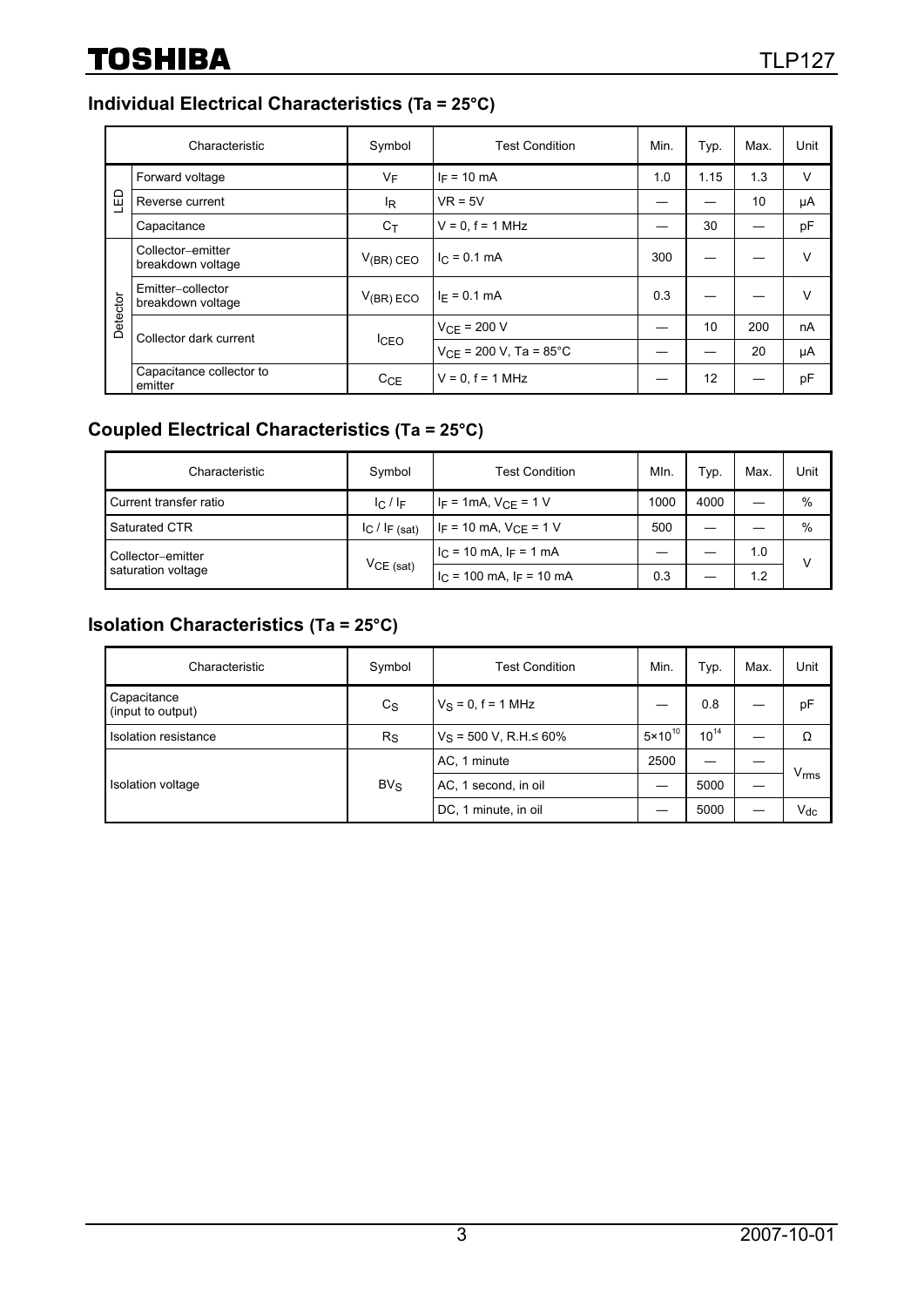**Switching Characteristics (Ta = 25°C)**

| Characteristic | Symbol      | <b>Test Condition</b>                                                      | Min. | Typ. | Max. | Unit |
|----------------|-------------|----------------------------------------------------------------------------|------|------|------|------|
| Rise time      | tr          |                                                                            |      | 40   |      |      |
| Fall time      | tf          | $V_{CC}$ = 10 V, $I_C$ = 10 mA                                             |      | 15   |      | μs   |
| Turn-on time   | $t_{on}$    | $R_L$ = 100 $\Omega$                                                       |      | 50   |      |      |
| Turn-off time  | $t_{off}$   |                                                                            |      | 15   |      |      |
| Turn-on time   | ton         |                                                                            |      | 5    |      |      |
| Storage time   | $t_{\tt S}$ | $R_L$ = 180 Ω<br>V <sub>CC</sub> = 10 V, I <sub>F</sub> = 16 mA<br>(Fig.1) |      | 40   |      | μs   |
| Turn-off time  | toFF        |                                                                            |      | 80   |      |      |

#### **Recommended Operating Conditions**

| Characteristic        | Symbol                      | Min.  | Typ. | Max. | Unit |
|-----------------------|-----------------------------|-------|------|------|------|
| Supply voltage        | $V_{\rm CC}$                |       |      | 200  | v    |
| Forward current       | ΙF                          |       | 16   | 25   | mA   |
| Collector current     | IС                          |       |      | 120  | mA   |
| Operating temperature | $\mathsf{T}_{\mathsf{opr}}$ | $-25$ |      | 85   | °C   |

Note: Recommended operating conditions are given as a design guideline to obtain expected performance of the device. Additionally, each item is an independent guideline respectively. In developing designs using this product, please confirm specified characteristics shown in this document.

Fig. 1 Switching time test circuit



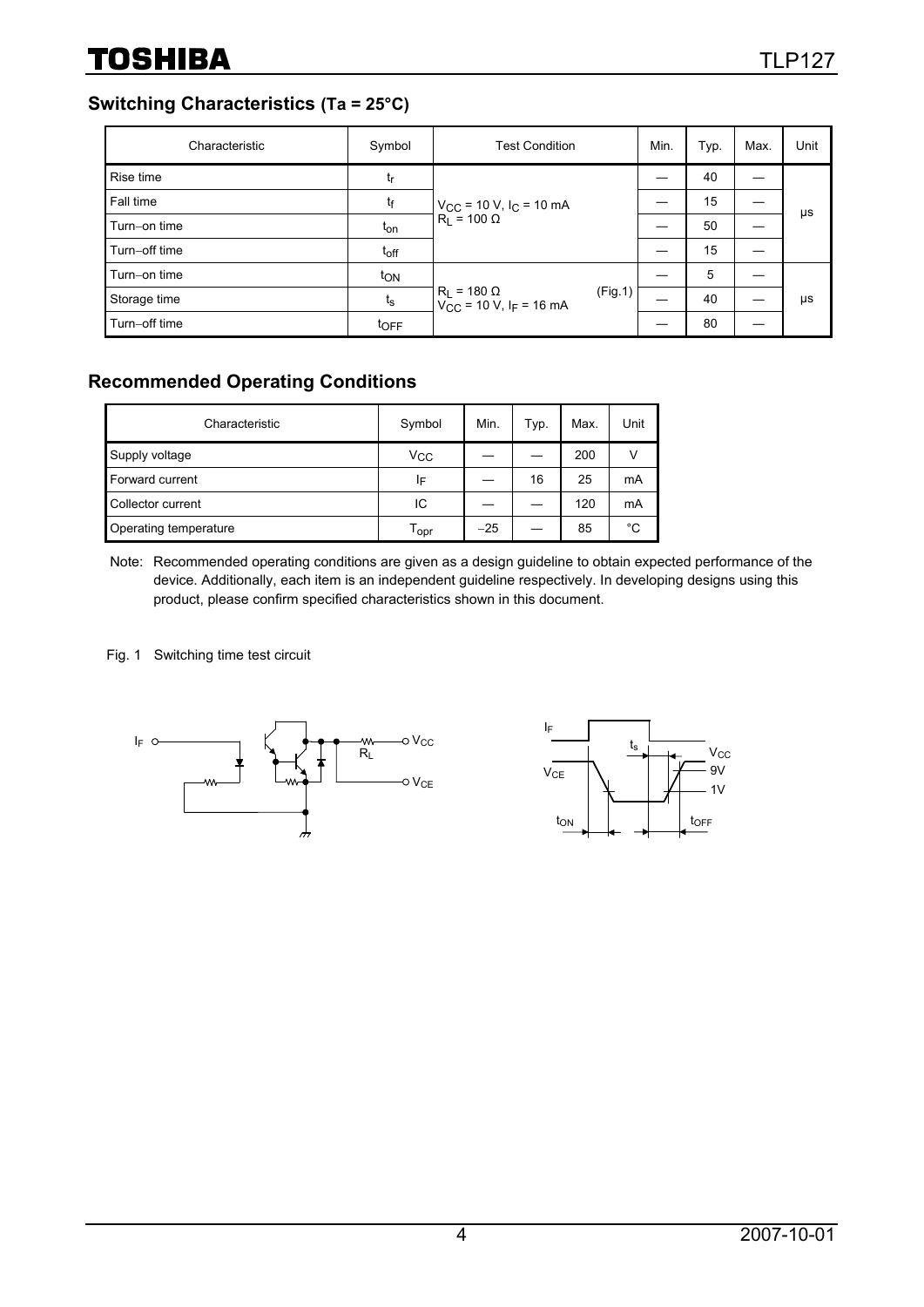









 IFP – VFP 1000 500  $(mA)$ Pulse forward current IFP (mA) 300  $E$ 100 Pulse forward current 50 30 10 Pulse width ≤ 10μs 5 Repetitive 3 Frequency = 100Hz Ta =  $25^{\circ}$ C  $\frac{1}{0.6}$ 1.0 1.4 1.8 2.2 2.6 3.0 Pulse forward voltage VFP (V)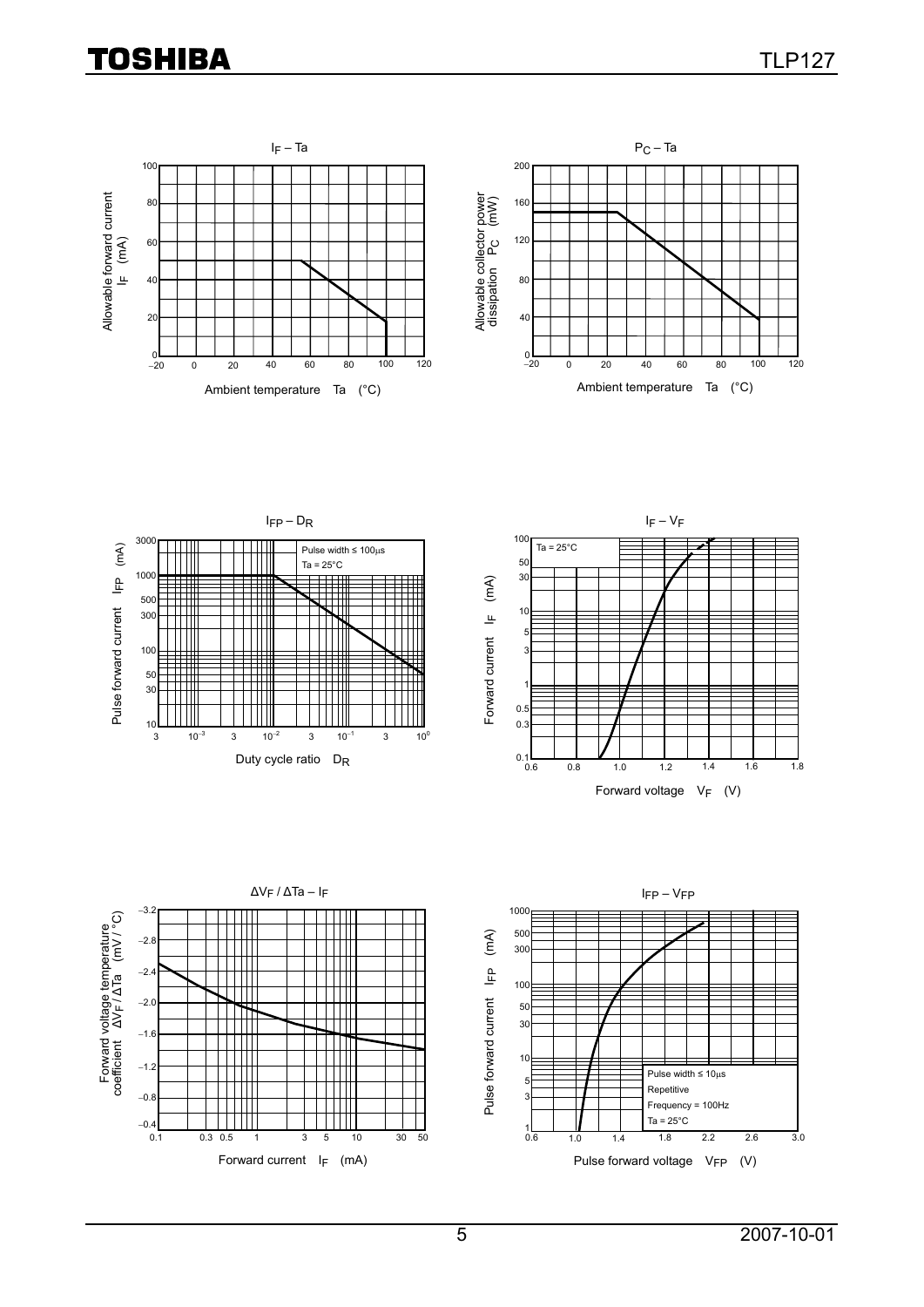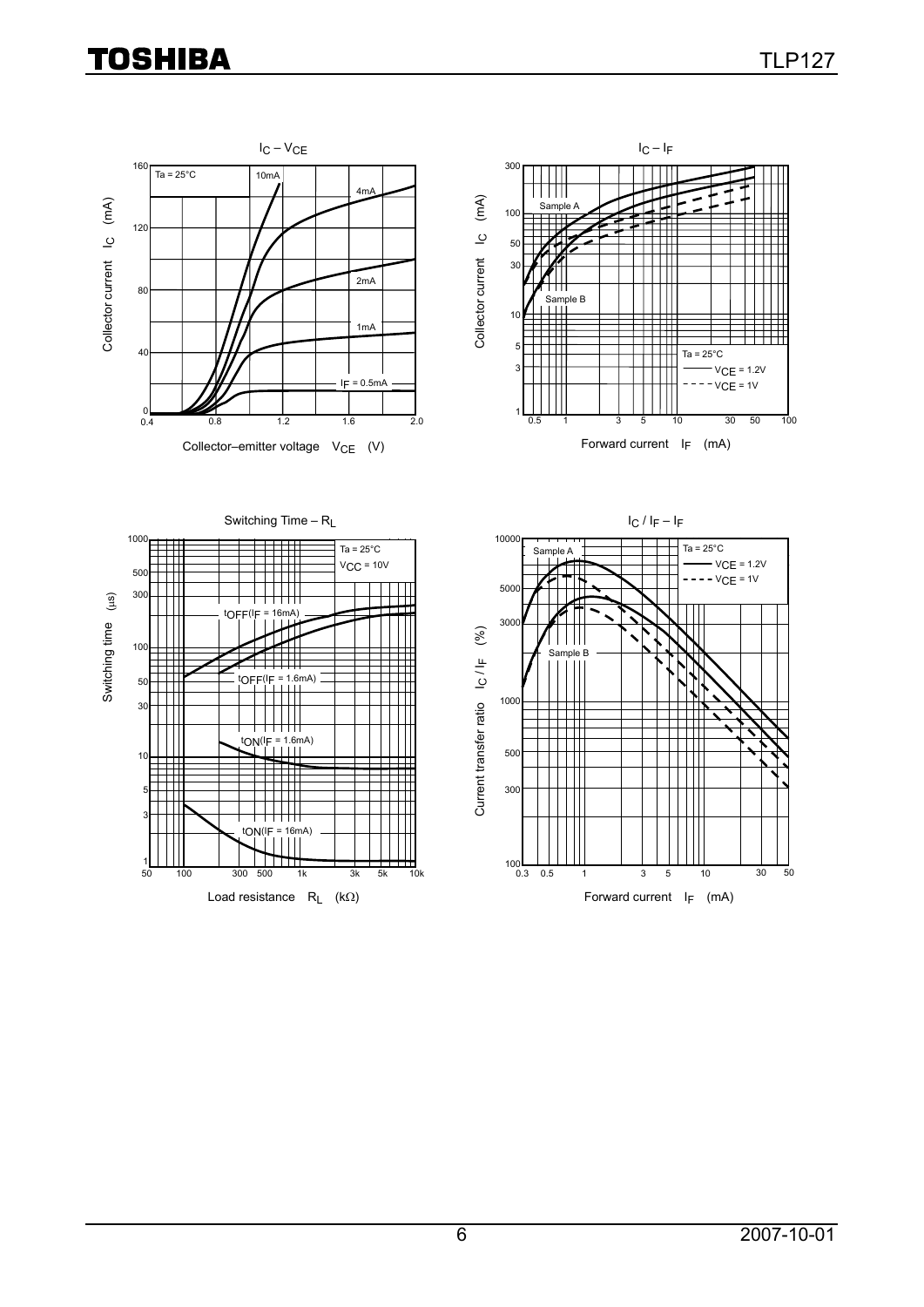